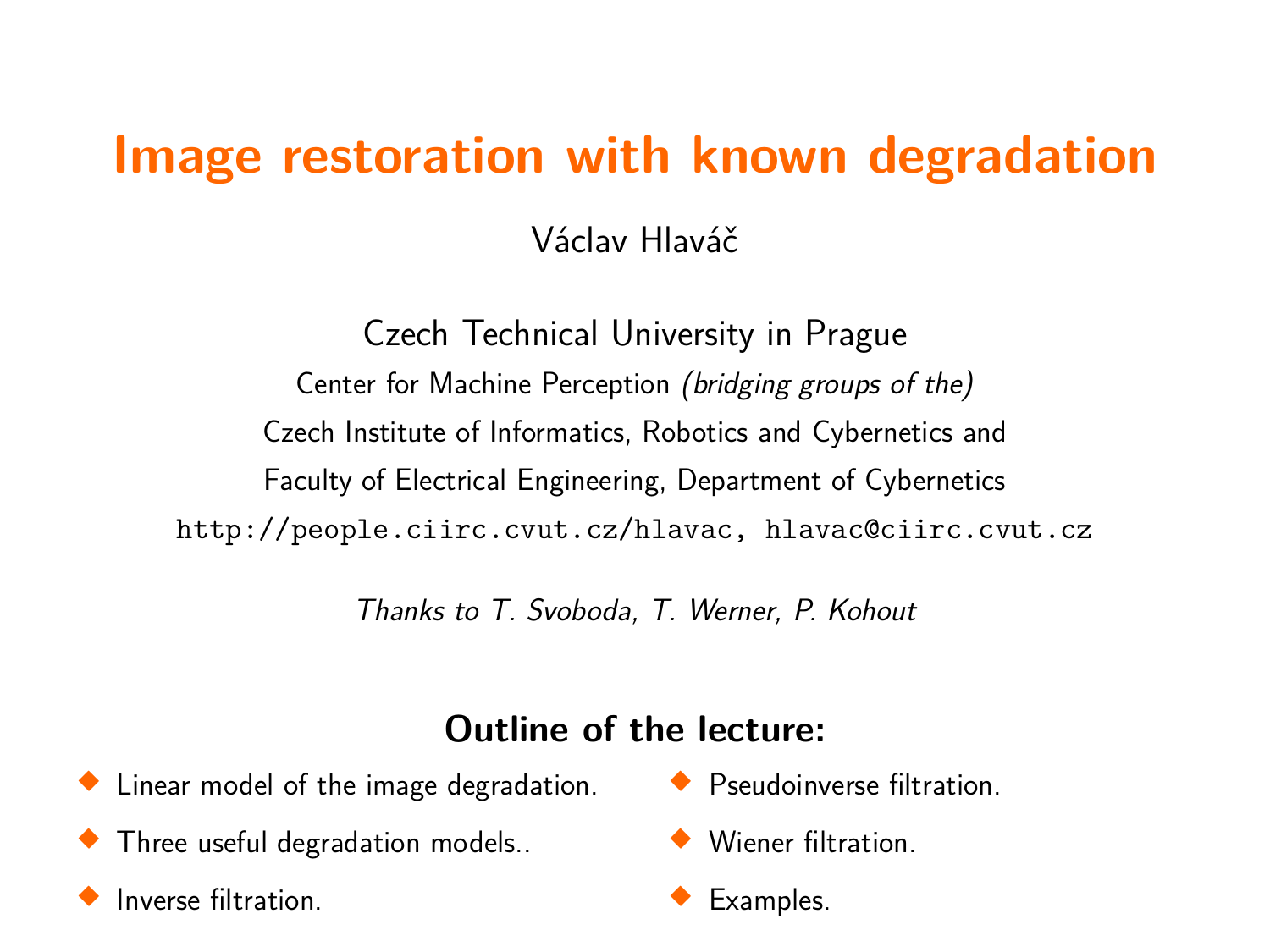#### **Image restoration ideas**



- ♦ Image restoration is a collection of techniques aiming at using a priori knowledge about the image degradation mathematical model.
- It is attempted to find a model of image degradation and its parameters for a specific class of images provided by an application.
- ♦ Image restoration induces the solution of the inverse task to image degradation modeling.
- $\blacklozenge$  The linear model of image degradation is used (a convolution across the entire image).
- $\blacklozenge$  There are two categories of involved methods: deterministic and stochastic ones.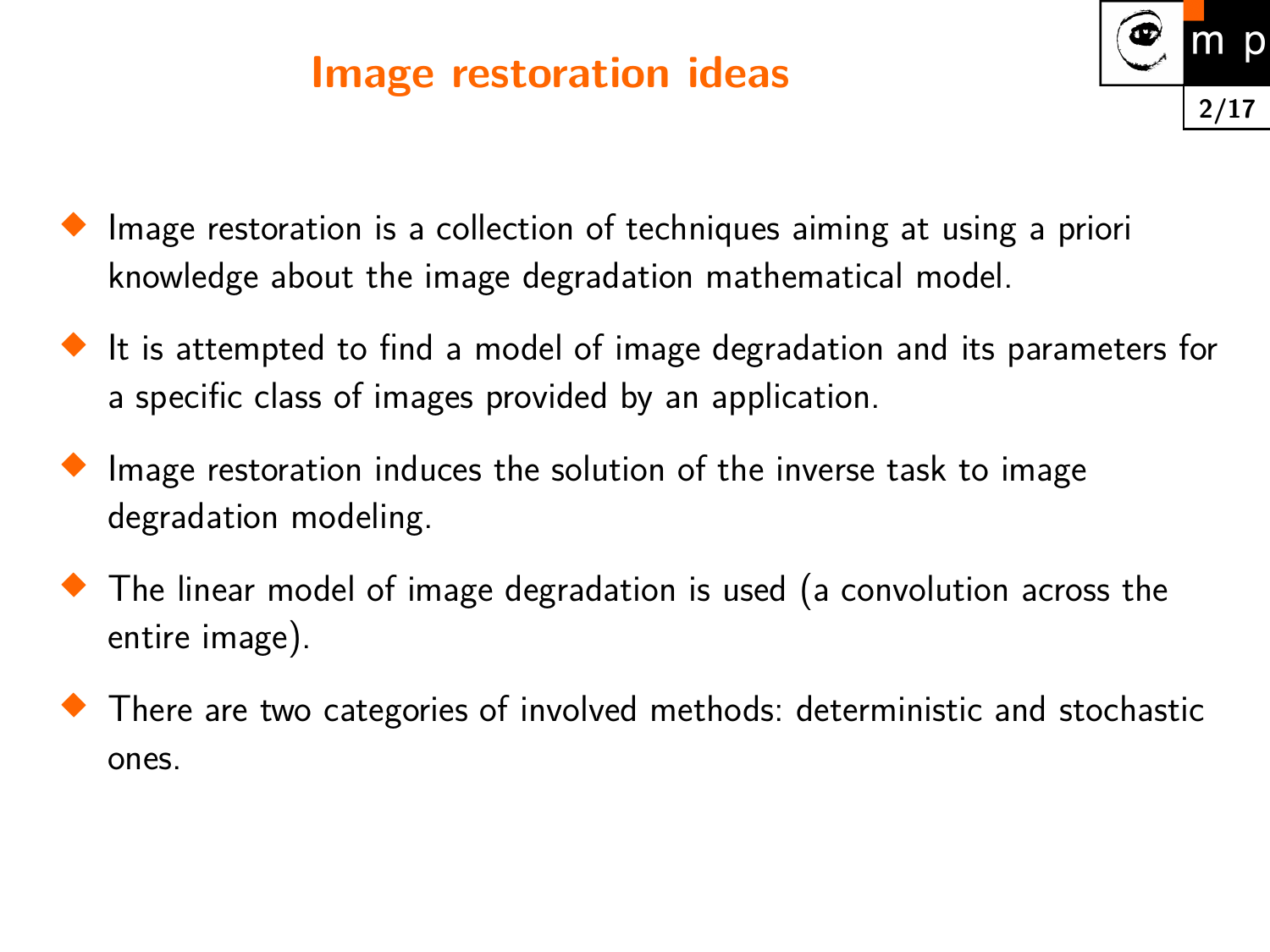#### **The model of the degradation – the convolution**



$$
g(x,y) = \int\int_{(a,b)\in\mathcal{O}} f(a,b) h(a,b,x,y) da db + \nu(x,y),
$$

where  $f(x, y)$  is the undegraded image (and also unobservable),  $g(x, y)$  is the degraded image, *ν*(*x, y*) is additive noise, and

*h*(*x, y*) is a shift-invariant convolution model of image degradation.

$$
g(i,j) = (f * h) (i, j) + \nu(i, j).
$$
  

$$
G(u, v) = F(u, v) H(u, v) + N(u, v).
$$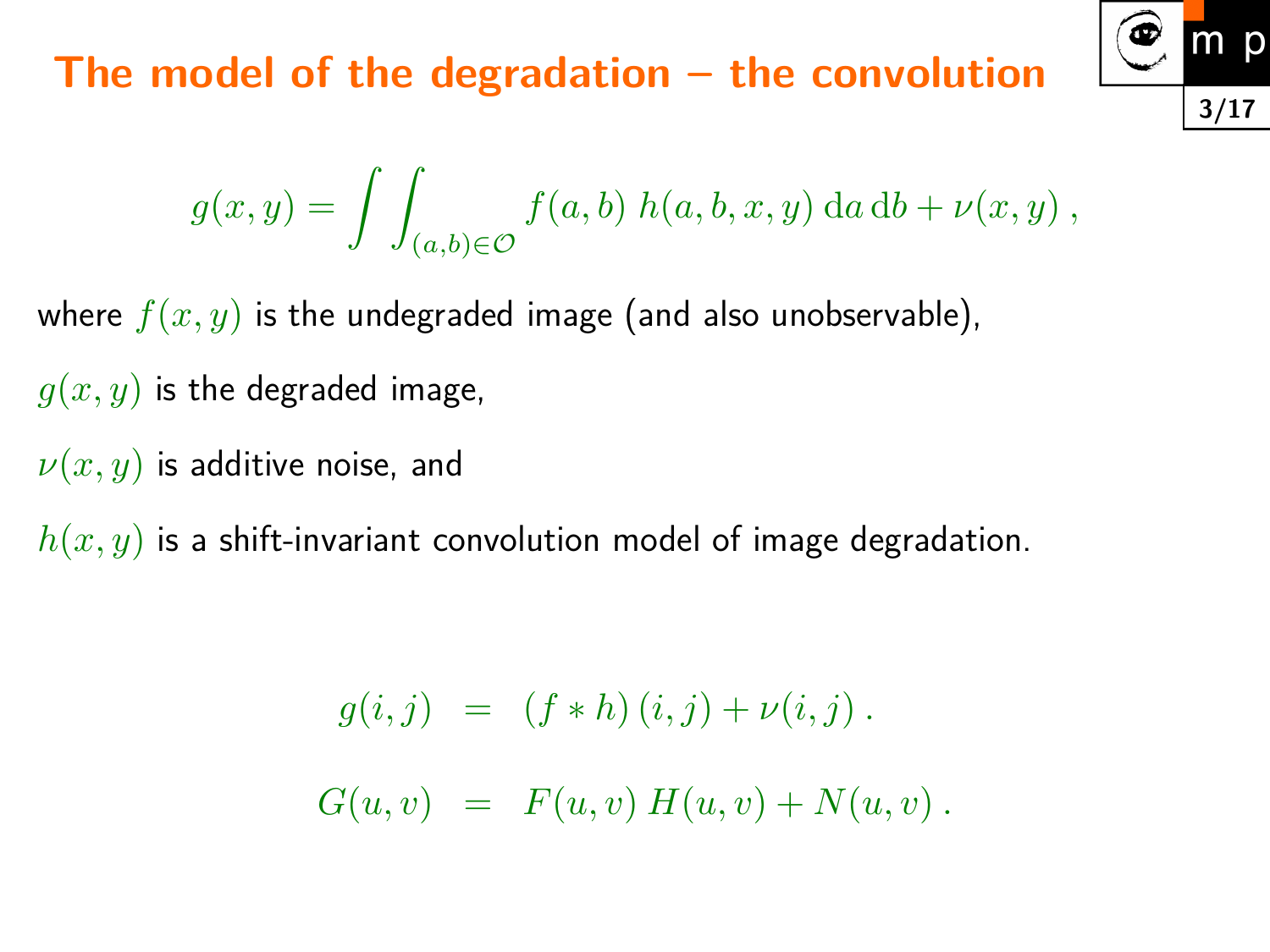### **Three degradations which can be modelled well**



- 1. Out-of-focus lens.
- 2. Relative camera motion degradation (appears for longer opened shutter).
- 3. Atmospheric turbulence when the image is captured through a thick layer of air, e.g. in remote sensing or in astronomy.

Individual degradations will be expressed as the convolution kernel *H*(*u, v*) in the formula

$$
G(u, v) = F(u, v) H(u, v) + N(u, v).
$$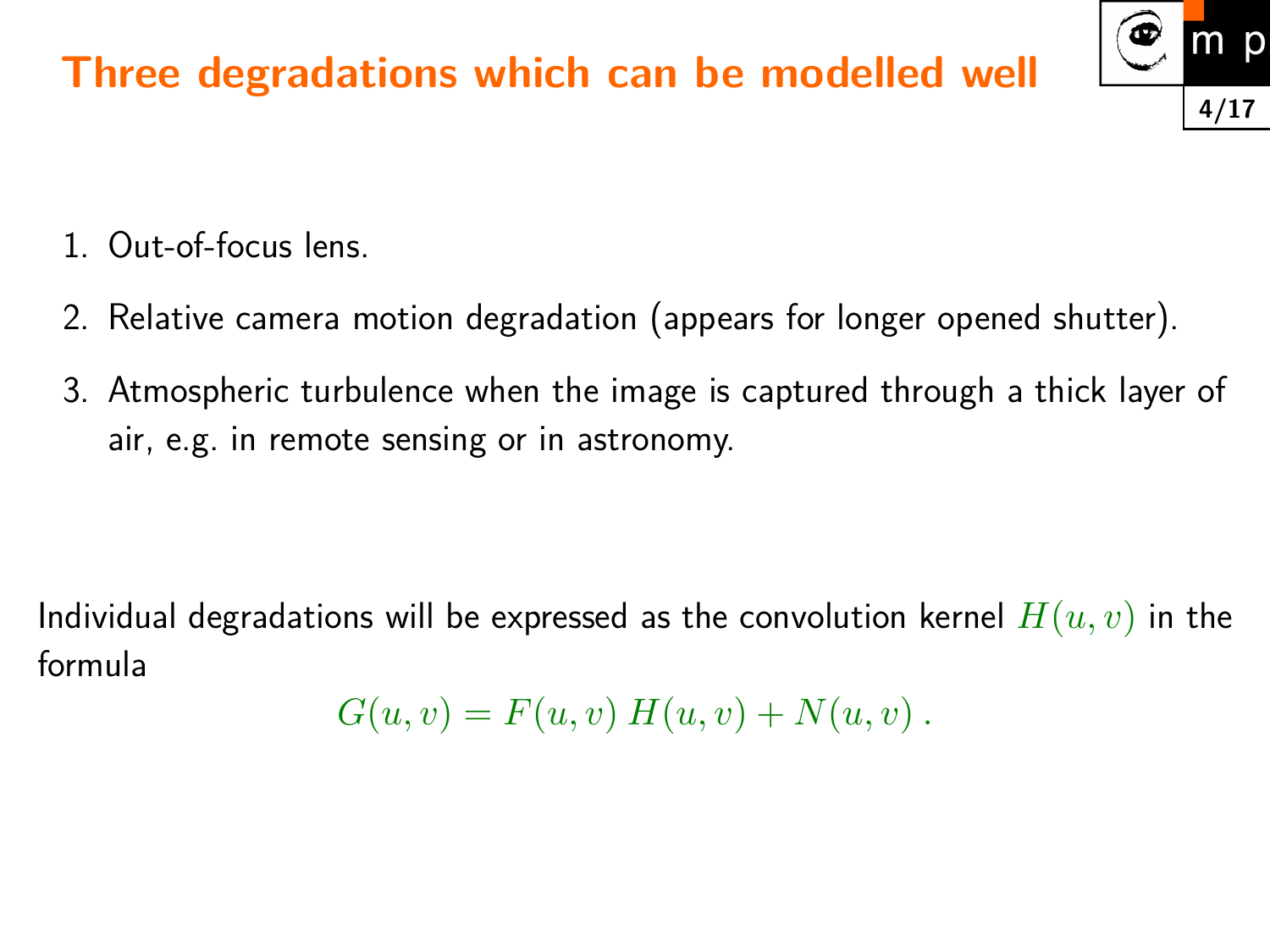## **Relative motion between the object and the camera**



♦ We express the simplest special case for illustration.

We consider a constant speed *V* of the moving object in direction of the axis *x* with respect to the camera which happened while the shutter was opened for the time *T*.

 $\blacklozenge$  The model of the degradation is

$$
H(u,v) = \frac{\sin(\pi V T u)}{\pi V u}.
$$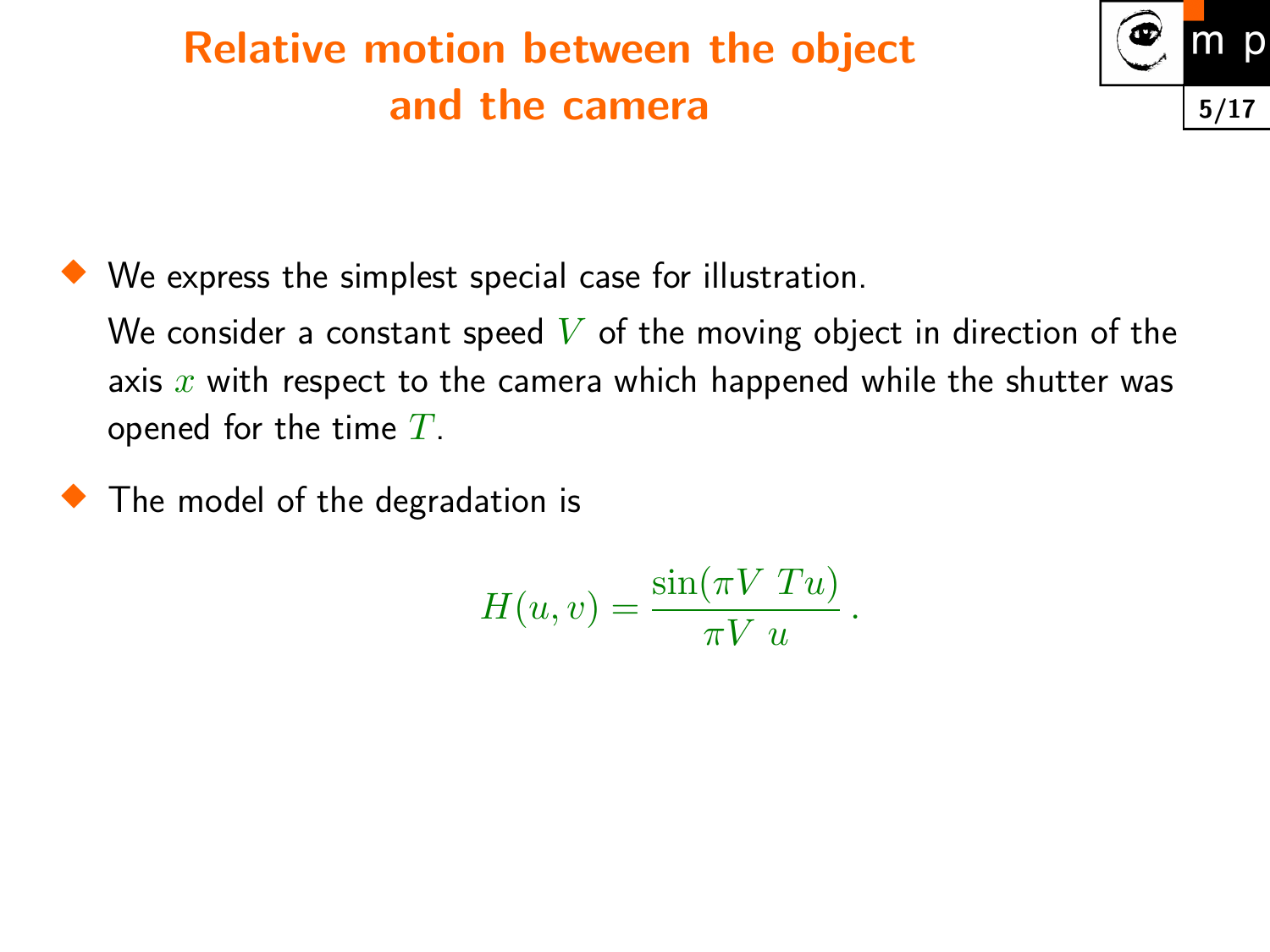## **Out-of-focus lens**



The blur caused by the out-of-focus thin lens for small depth of focus is expressed as

$$
H(u,v)=\frac{J_1(a\ r)}{a\ r}\,,
$$

where  $J_1$  je Bessel function of the first order,  $r^2 = u^2 + v^2$ ,

*a* is a shift in the image.

 $\blacklozenge$  The last parameter  $a$  shows that the model is not space invariant.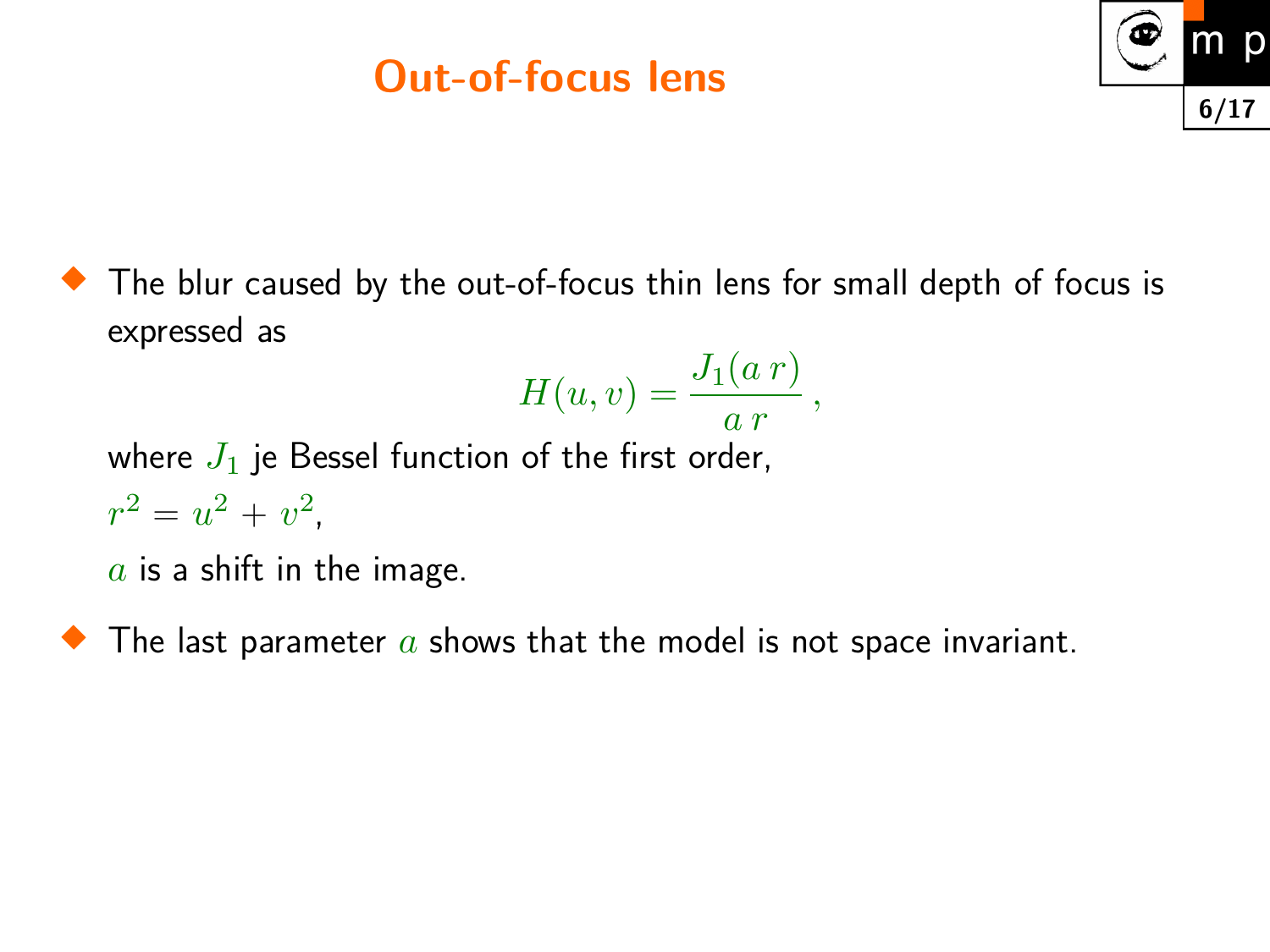## **Atmospheric turbulence**



- $\blacklozenge$  The distortions are caused by heat inhomogeneities in the atmosphere (air shimmer) causing a slight light rays diffraction.
- $\blacklozenge$  The mathematical model was determined experimentally

$$
H(u, v) = e^{-c(u^2 + v^2)^{\frac{5}{6}}},
$$

where *c* is a constant given by the type of the turbulence.

 $\blacklozenge$ The constant *c* is often determined experimentally for the particular class of applications.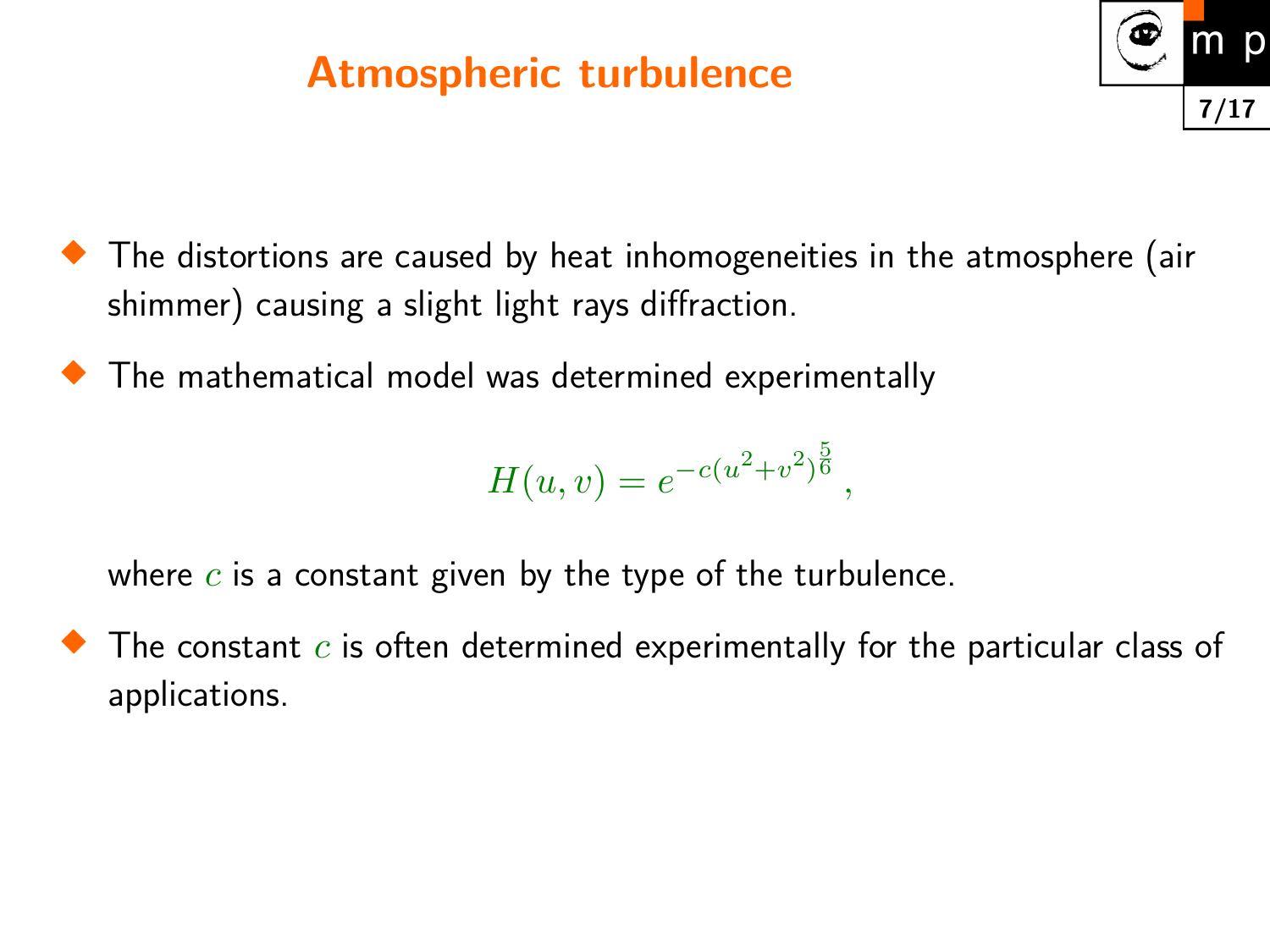### **Inverse filtration (1)**



$$
G(u, v) = F(u, v) H(u, v) + N(u, v).
$$
  

$$
F(u, v) = G(u, v) H^{-1}(u, v) - N(u, v) H^{-1}(u, v).
$$

#### $\blacklozenge$ Works well for images which are not contaminated by noise.

- $\blacklozenge$ If noise is not negligible, the additive error appears in the formula pronounced for frequencies, in which the the inverse filter has a small amplitude (analogy to dividing by zero).
- $\blacklozenge$  This effect appears usually for higher frequencies. Consequently, the image restored by the inverse filter has often blurred originally sharp edges.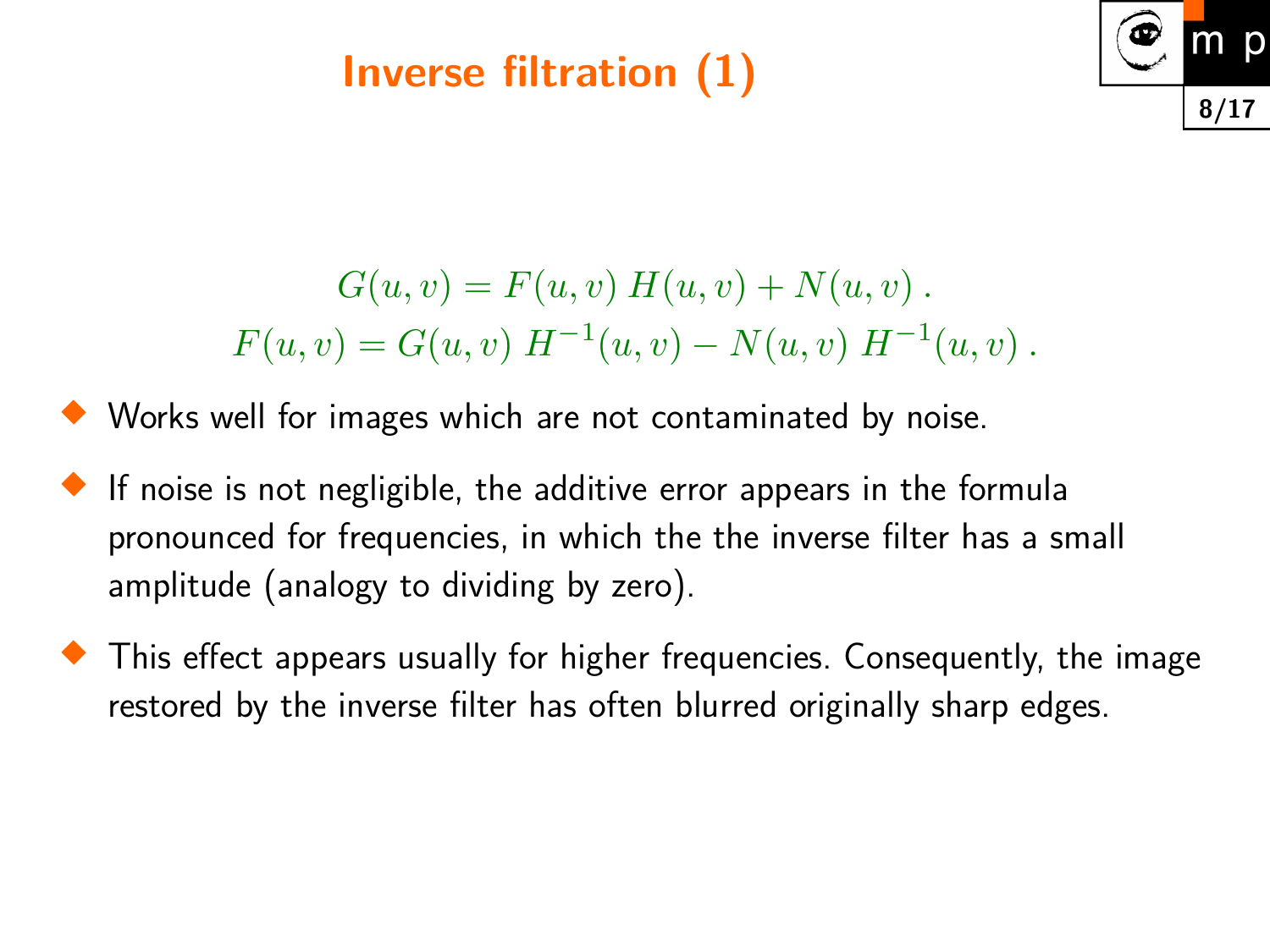# **Inverse filtration (2)**





original blurred inverse filtrated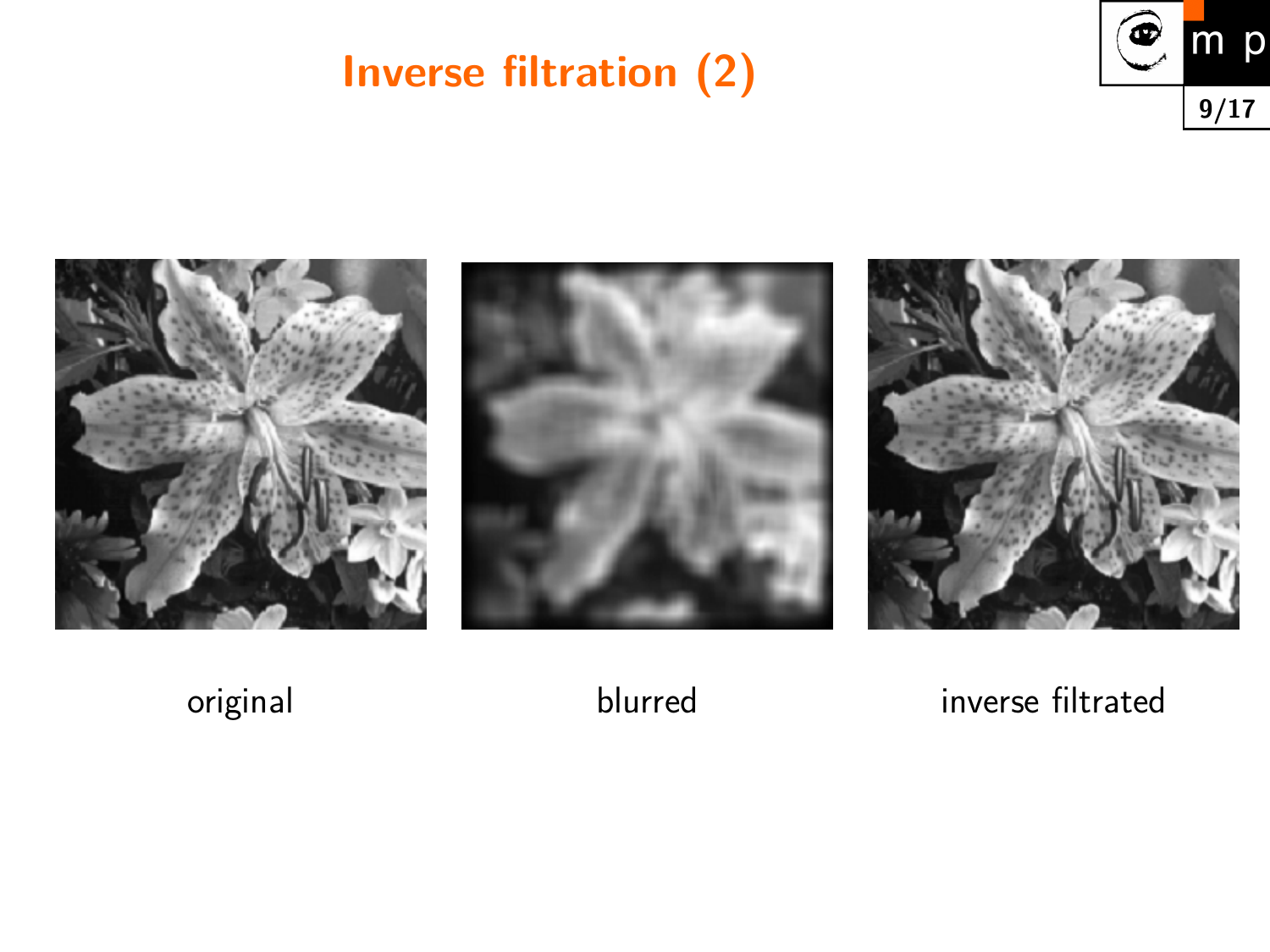### **Inverse filtration (3)**



$$
F(u, v) = G(u, v) H^{-1}(u, v) - N(u, v) H^{-1}(u, v).
$$

- ♦ Changes in the noise amplitude in the image influence the resulting image negatively.
- ♦ The module of the complex function  $H(u, v)$  decreases with growing frequencies faster than  $N(u, v)$ . As a result, the noise-caused artifacts may overweight the useful information in the image.
- The way around is often to use the inverse filtration in a neighborhood of the origin of the  $u, v$  plane, where  $H(u, v)$  dominates safely. The result is often useful.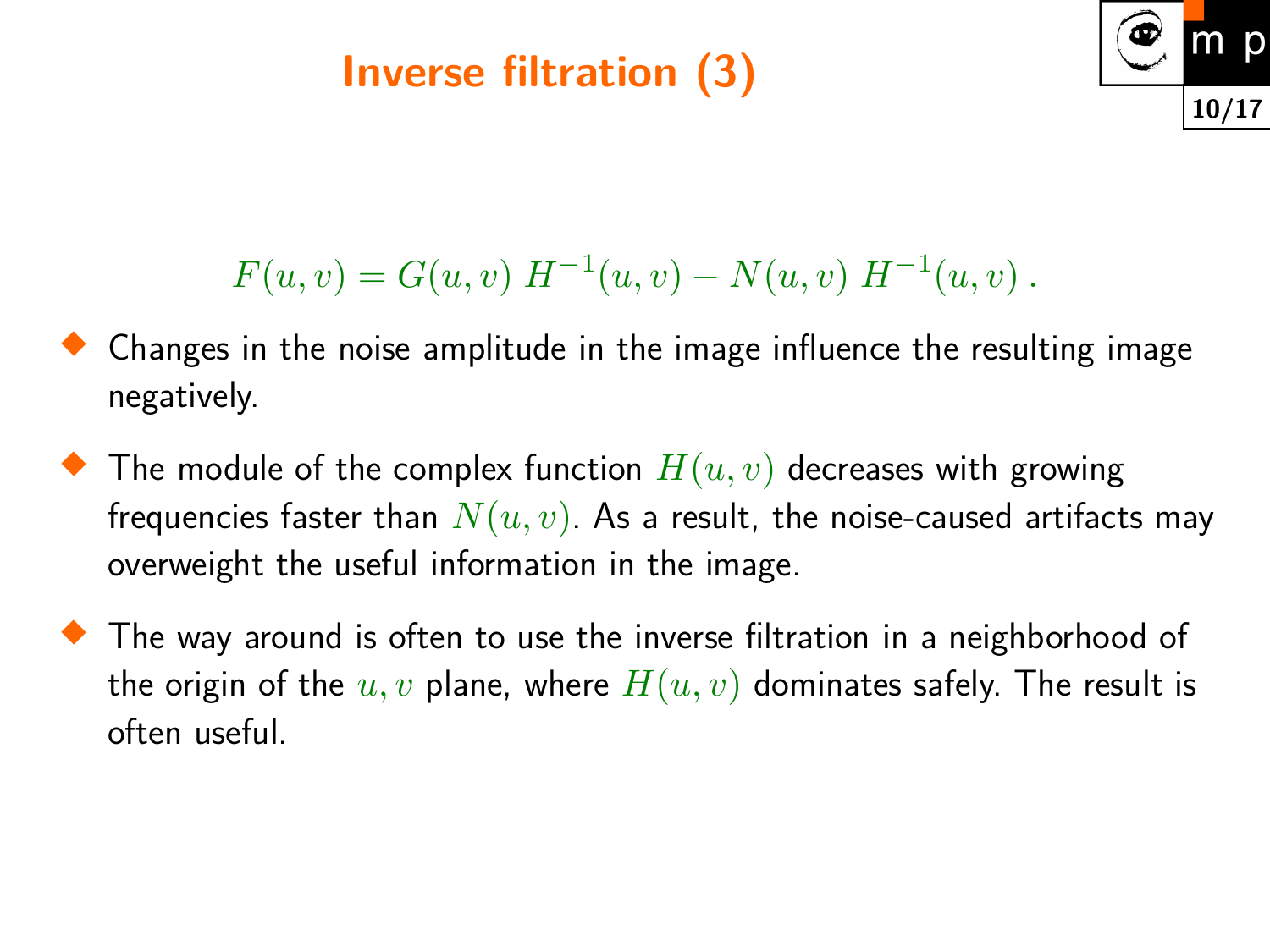#### **Pseudoinverse filtration**



The original Image



Image restored with inverse filter



Blurred image with noise



Image restored with psuedoinverse filter

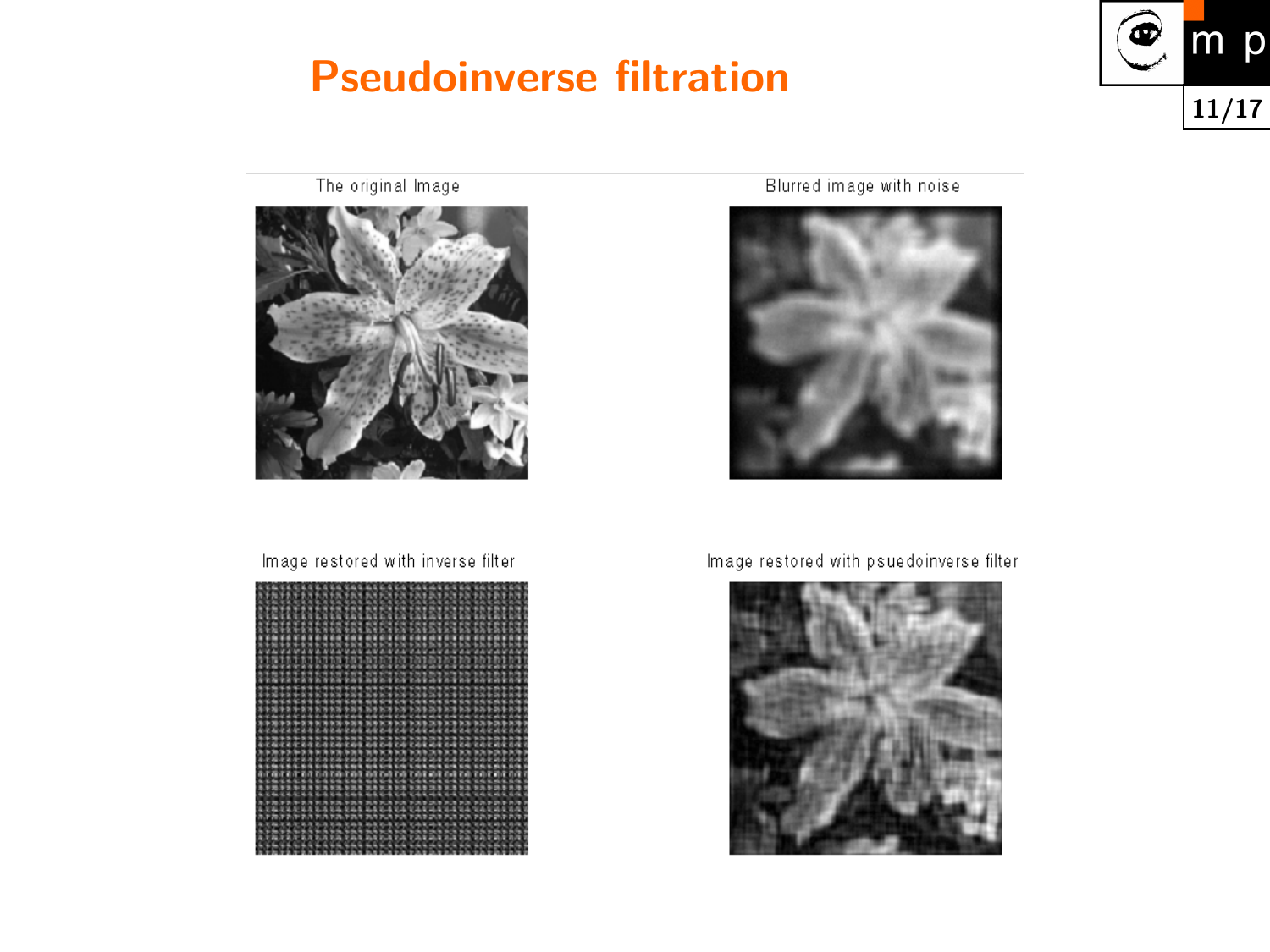## **Wiener filtration (1)**



- Works for non-negligible noise, the stochastic properties of which can be estimated. It is assumed that the noise is independent on the signal and that the stochastic process is stationary in the wider sense.
- ◆ Let  $f$  be a undegraded (unobservable) image,  $g$  be the observable degraded image and  $\hat{f}$  be the estimate of the undegraded image.
- $\blacklozenge$  The problem is expressed as the optimization task. The undegraded image is the solution of the overdetermined system of linear equation which minimize the mean square error

$$
e2 = \mathcal{E}\left\{ (f(i,j) - \hat{f}(i,j))^{2} \right\} ,
$$

where  $\mathcal E$  denotes the mean value operator.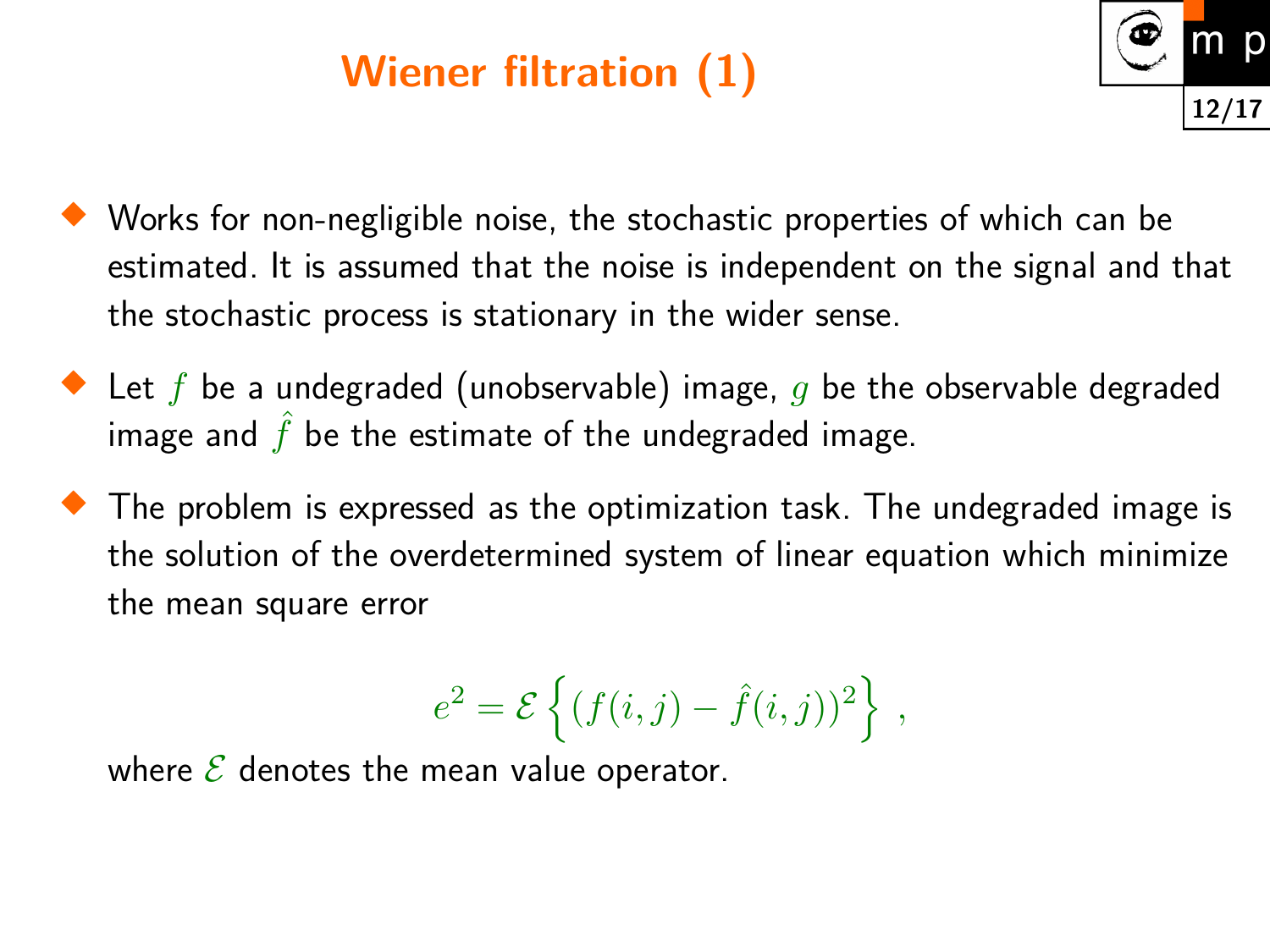## **Wiener filtration (2)**



- ♦ Ideally, if no additional constrains are imposed to the solution then the estimate  $\hat{f}$  is given by the conditional mean of the ideal image  $f$  under the condition of the observed image *g*.
- The trouble is that the conditional probability of the ideal image *f* under the condition that the observed image *g* is available.
- $\blacklozenge$  In addition, the optimal estimate  $\hat{f}$  is non-linearly dependent on the observed image *g*.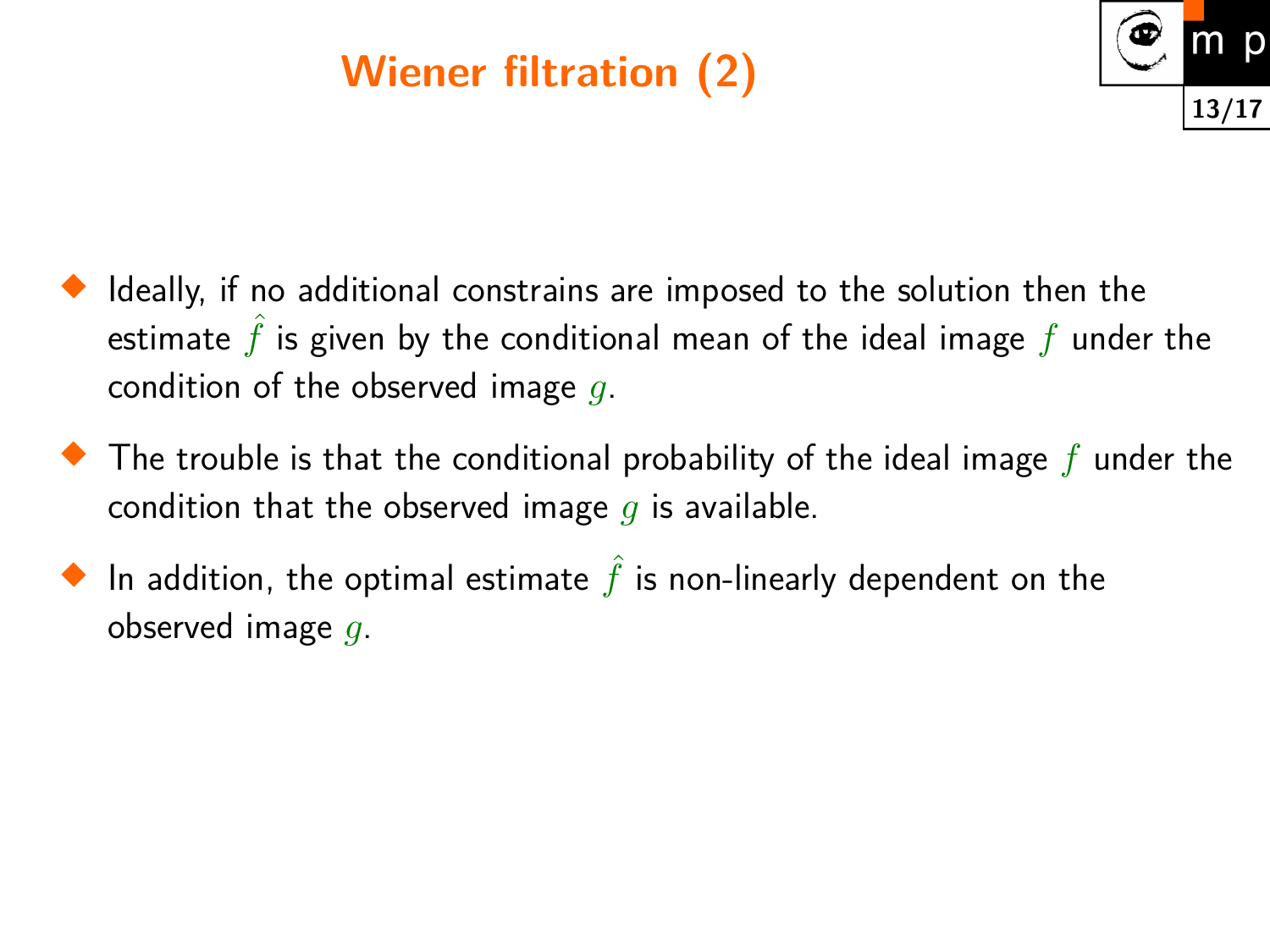## **Wiener filtration (3)**



 The filter  $H_W$  is sought,  $\hat{F}(u,v) = H_W(u,v)$   $G(u,v)$ .

**The principle of orthogonality is used** 

$$
\mathcal{E}\left\{[f(x,y) - g(x,y)] \nu(x',y')\right\} = 0.
$$

 $\blacklozenge$ The above formula is expressed using correlation functions *R*

$$
R_{\nu\nu}(k,l) = f(k,l) * R_{\nu\nu}(k,l) .
$$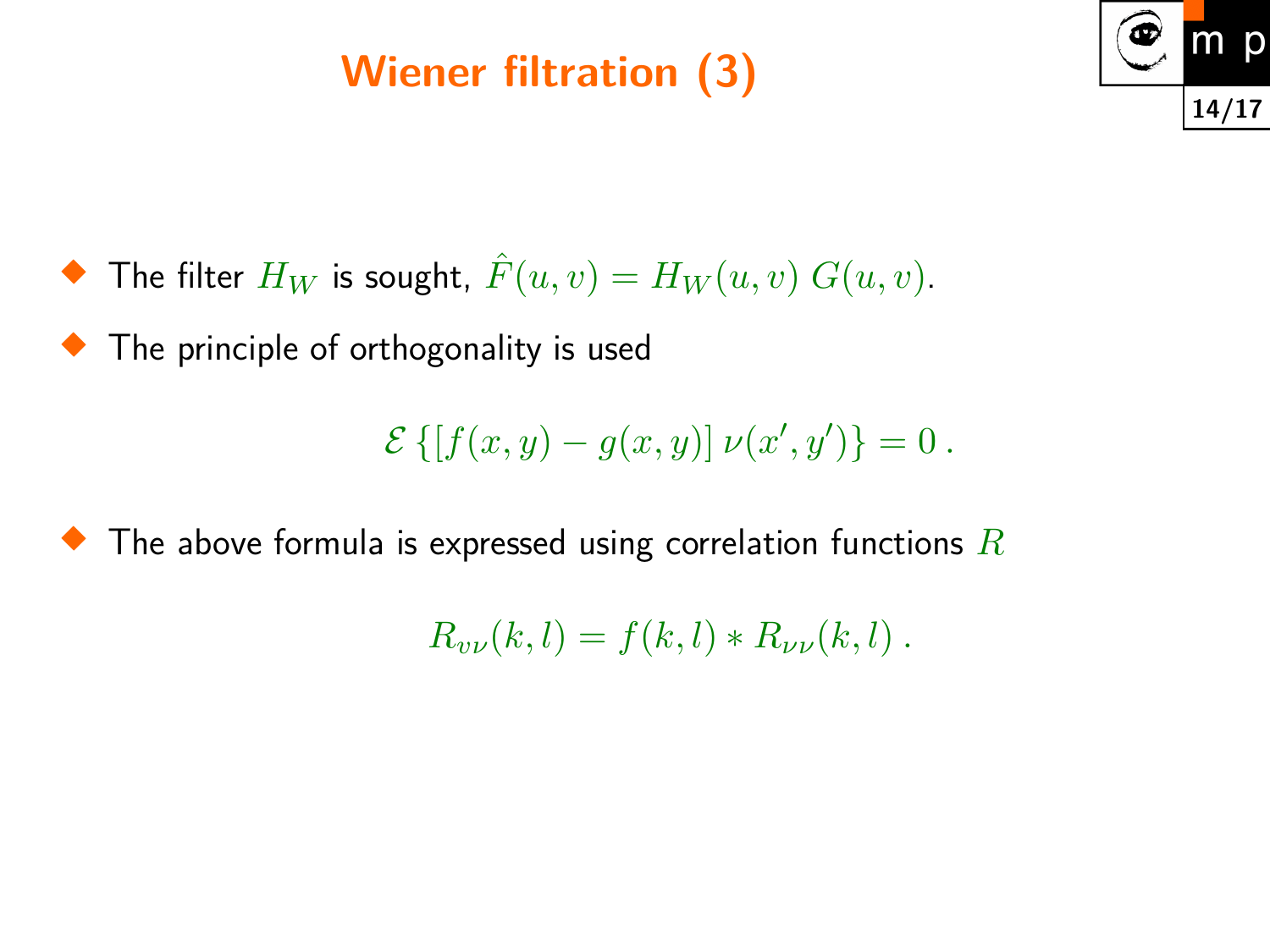## **Wiener filtration (4)**



The expression in Fourier domain are used in order to explore power spectra instead of correlation functions.

$$
H_W(u, v) = \frac{S_{f\nu}(u, v)}{S_{\nu\nu}(u, v)} = \frac{H^*(u, v)}{|H(u, v)|^2 + \frac{S_{\nu\nu}(u, v)}{S_{ff}(u, v)}},
$$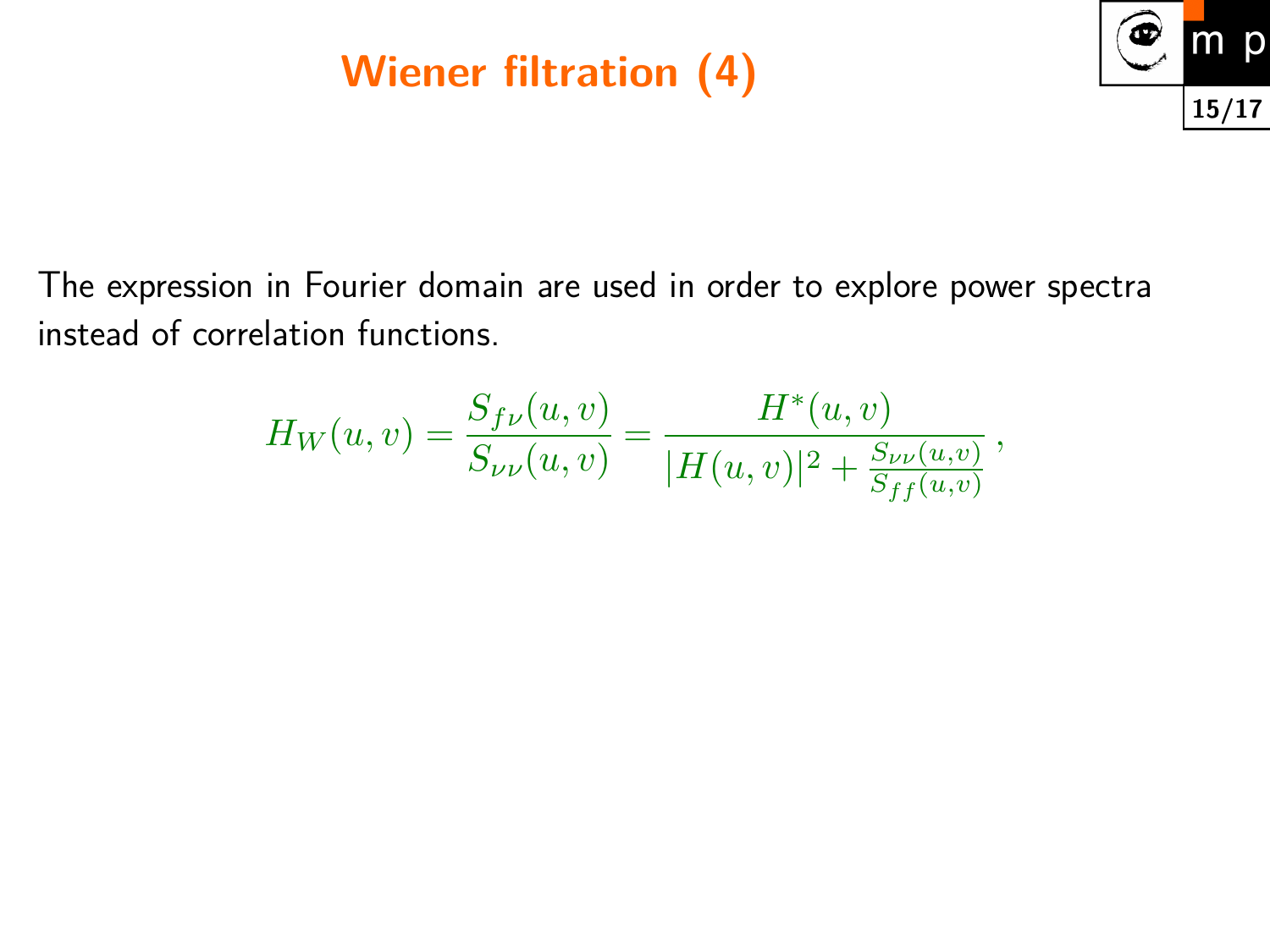#### **Example, motion blur**





Left: The image degreded by the motion by 5 pixels in the *x*-axis direction. Right: Outcome of the Wiener filter restoration.